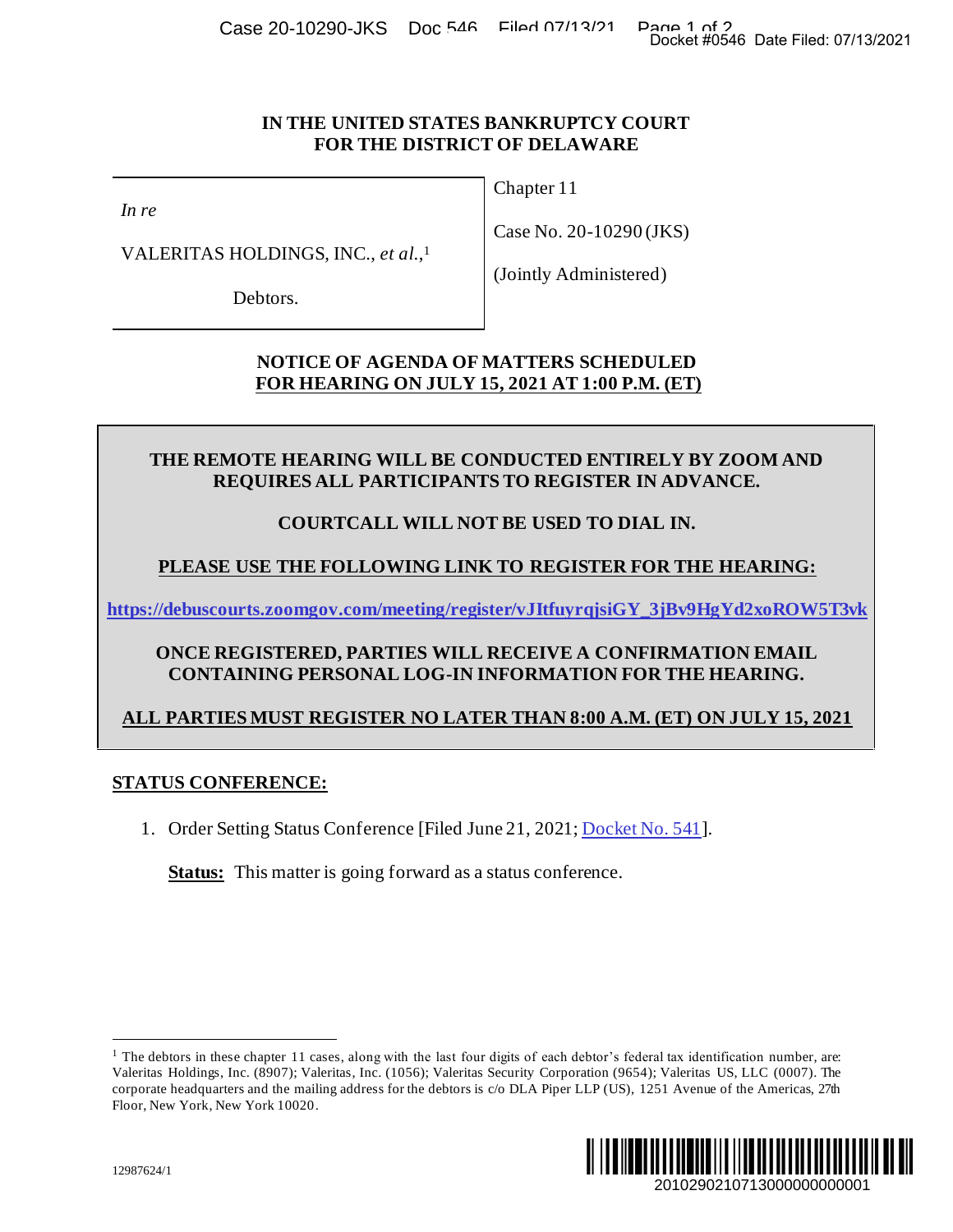Dated: July 13, 2021 */s/ Brya M. Keilson*

Eric J. Monzo (DE Bar No. 5214) Brya M. Keilson (DE Bar No. 4643) Morris James LLP 500 Delaware Avenue, Suite 1500 Wilmington, DE 19801 Telephone: (302) 888-6800 Facsimile: (302) 571-1750 E-mail: [emonzo@morrisjames.com](mailto:emonzo@morrisjames.com) E-mail: [bkeilson@morrisjames.com](mailto:bkeilson@morrisjames.com)

-and-

Kelly D. Curtin, Esq. (*pro hac admission*) Brett S. Moore, Esq. (*pro hac admission*) Robert M. Schechter, Esq. (*pro hac admission*) Porzio, Bromberg & Newman, P.C. 100 Southgate Parkway P.O. Box. 1997 Morristown, New Jersey 07962 Telephone: (973) 538-4006 Facsimile: (973) 538-5146 E-mail: [kdcurtin@pbnlaw.com](mailto:kdcurtin@pbnlaw.com) E-mail: [bsmoore@pbnlaw.com](mailto:bsmoore@pbnlaw.com) E-mail: [rmschechter@pbnlaw.com](mailto:rmschechter@pbnlaw.com)

*Counsel to Emerald Capital Advisors, Corp., as Liquidating Trustee of the Creditors Trust of Valeritas Holdings, Inc., et al.*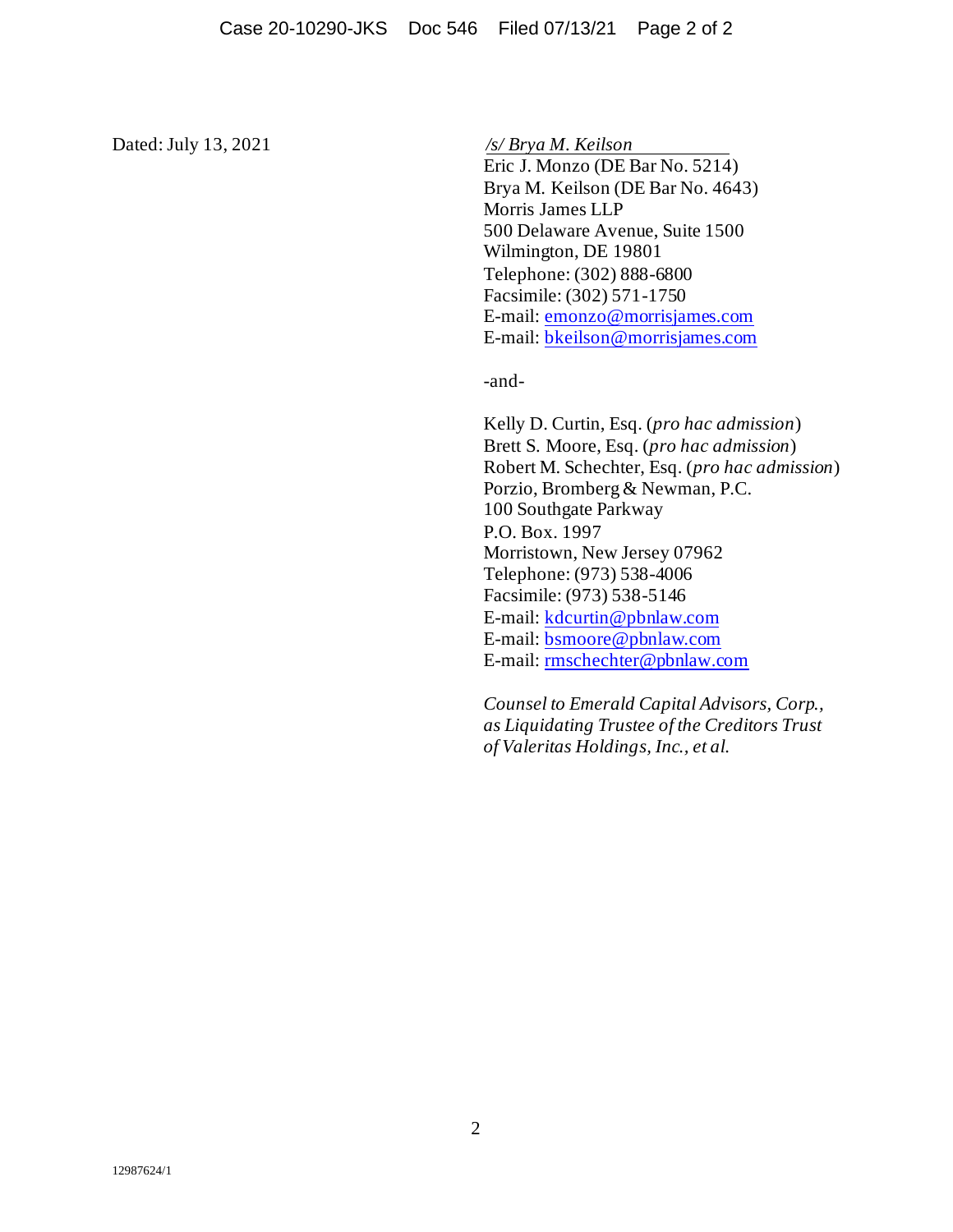#### **IN THE UNITED STATES BANKRUPTCY COURT FOR THE DISTRICT OF DELAWARE**

*In re*

VALERITAS HOLDINGS, INC., *et al*., 1

Debtors.

Chapter 11

Case No. 20-10290 (JKS)

(Jointly Administered)

### **CERTIFICATE OF SERVICE**

I hereby certify that on the  $13<sup>th</sup>$  day of July, 2021, I caused to be filed with the Court

electronically, and I caused to be served a true and correct copy of the:

### **NOTICE OF AGENDA OF MATTERS SCHEDULED FOR HEARING ON JULY 15, 2021 AT 1:00 P.M. (ET)**

upon the parties that are registered to receive notice via the Court's CM/ECF notification

system, and additional service was competed via electronic mail or First Class Mail on the parties

listed below.

*/s/ Brya M. Keilson*  Brya M. Keilson (DE Bar No. 4643)

<sup>&</sup>lt;sup>1</sup> The debtors in these chapter 11 cases, along with the last four digits of each debtor's federal tax identification number, are: Valeritas Holdings, Inc. (8907); Valeritas, Inc. (1056); Valeritas Security Corporation (9654); Valeritas US, LLC (0007). The corporate headquarters and the mailing address for the debtors is c/o DLA Piper LLP (US), 1251 Avenue of the Americas, 27th Floor, New York, New York 10020.